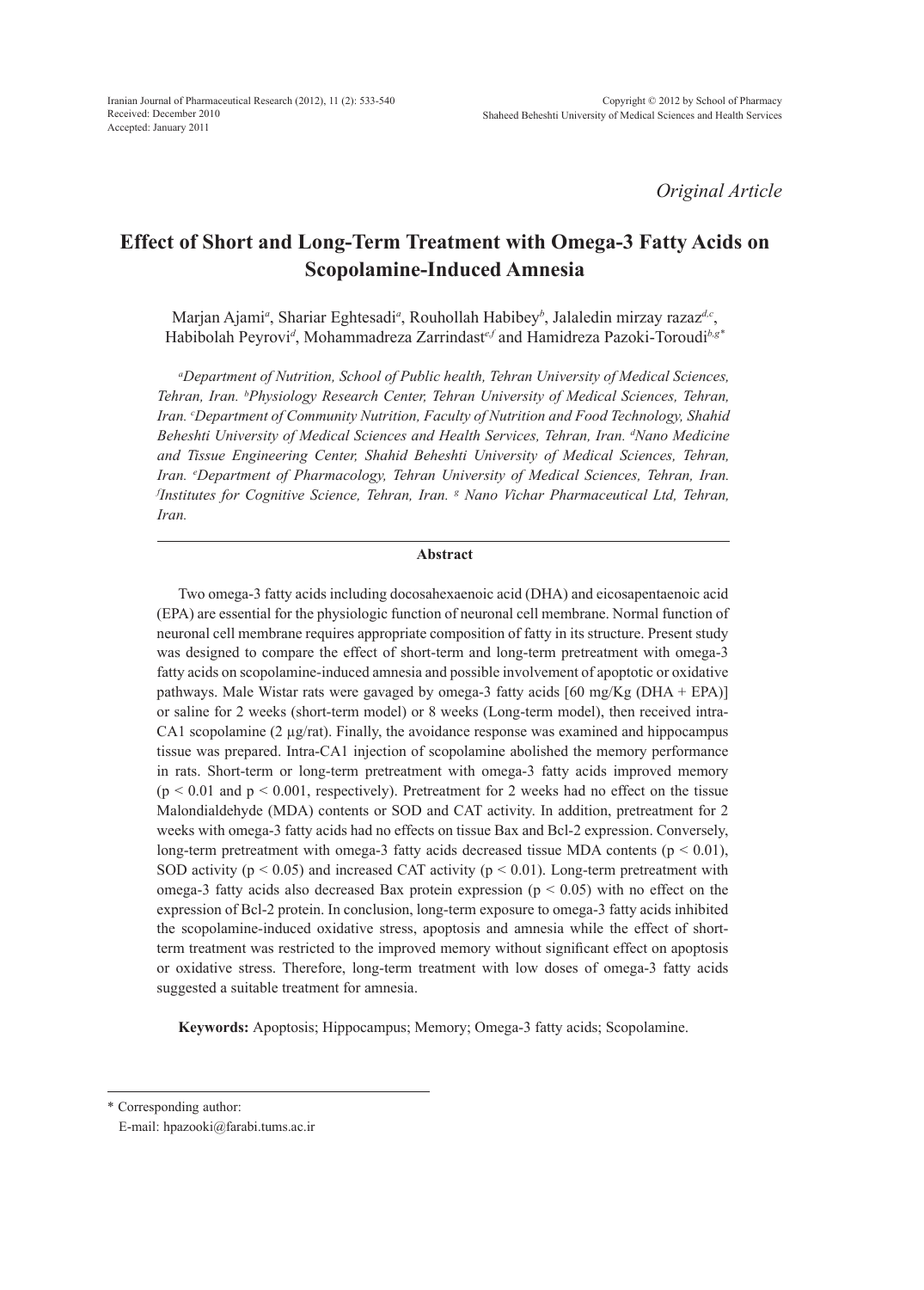#### **Introduction**

Male Wistar rats weighing 240-300 g were housed at controlled temperature  $(22^{\circ}C \pm 2^{\circ}C)$ on a 12 h alternating light-dark cycle with free access to water and a standard commercial diet with fixed value of carbohydrate, protein, fat, fiber and vitamins plus minerals (660, 230, 40, 60 and 10 mg/Kg, respectively; Nuvital Nutrients, Curitiba, Parana, Brazil). All experimental procedures were conducted in accordance with the NIH Guide for the Care and Use of Laboratory Animals.

## *Treatments and surgical procedure*

The drugs used in the present study were scopolamine (Tocris Cookson Ltd., UK), a standardized omega-3 fatty acids formulation, contained 120 mg of DHA and 180 mg of EPA per g (Zahravi Pharmaceutical Company, Tehran, Iran) and for surgical procedures, ketamine and xylazine were used (Alfasan Chemical Co, Woerden, and Holland). Omega-3 fatty acids  $[60 \text{ mg/Kg}$  (DHA: 24 mg/Kg + EPA: 36 mg/Kg)] was administered through gavage in a constant volume of 1 mL for 2 or 8 weeks. Scopolamine (2 μg/rat as 1 μg in each side) was injected bilaterally into the dorsal hippocampal CA1 region in a volume of 1 μL/rat.

Animals were anesthetized with intraperitoneal injection of ketamine hydrochloride 10% (50 mg/Kg) plus xylazine 2% (4 mg/Kg) and placed in a stereotaxic apparatus. A midline incision was made and the skin and underlying periosteum retracted to expose the rat skull. Bilateral stainless-steel, 22-gauge guide cannulas were placed streotactically 1 mm above the intended site of injection according to the atlas of Paxinos and Watson 2007. Stereotaxic coordinates for the CA1 region of dorsal hippocampus were incisor bar (-3.3 mm), -3 to -3.5 mm (depending on the body weight) posterior to bregma,  $\pm 1.8$  to 2 mm lateral to the sagittal suture and -2.8 to -3 mm ventral to the dorsal surface of the skull. Cannulas were secured to anchor jewelers' screws with acrylic dental cement. After completing the surgery, two stainless steel stylets (27-gauge insect pins) were inserted into the guide cannulas to keep them free from debris. After a brief anesthetic

clearing period, all animals were allowed to recover from surgery for one week.

The animals were gently restrained by hand; the stylets were removed from the guide cannula and replaced by 27-gauge injection needles (1 mm below the tip of the guide cannula). The injection's solutions were administered manually in a total volume of 1  $\mu$ L/rat (0.5  $\mu$ L in each side) and then animals were immediately placed in their home cages.

#### *Passive avoidance test*

The step-through inhibitory avoidance apparatus box (Borj Sanat Co, Tehran, Iran) is comprised of two equal compartments, one light (white opaque resin, 20 cm  $\times$  20 cm  $\times$  30 cm) and one dark (black opaque resin, 20 cm  $\times$ 20 cm  $\times$  30 cm) separated by a guillotine door  $(7 \times 9 \text{ cm})$ . Stainless steel grids  $(2.5 \text{ mm in})$ diameter and at 1 cm intervals) were installed on the floor of the dark compartment to produce foot shock. Intermittent electric shocks (50 Hz, 3 s, and 1 mA intensity) were conveyed to the grid floor of the dark compartment by an insulated stimulator.

Training was based on our previous studies (14). Following 30 min of habituation, each animal was gently placed in the light compartment of the apparatus. Five sec later, the guillotine door was opened allowing the animal to enter the dark compartment. The time latency of animal crossing from the light to the dark compartment was recorded and rats with an elapse of more than 100 sec were excluded from the experiments. Once entering the dark compartment, the door was closed and an electrical foot shock (50 Hz, 1 mA and 3 s) was delivered through the stainless steel rods. The training was terminated after the rat remained in the light compartment for a 120 sec period. The number of trials (entries into the dark chamber) was recorded. All the animals were trained with a maximum of 3 trials.

Twenty-four h after the training, a retrieval test was carried out to determine the long-term memory formation. Each animal was placed in the light compartment for 20 sec, then the door was opened and the step-through latency for entering the dark compartment was measured. The cut-off time of 300 sec was applied for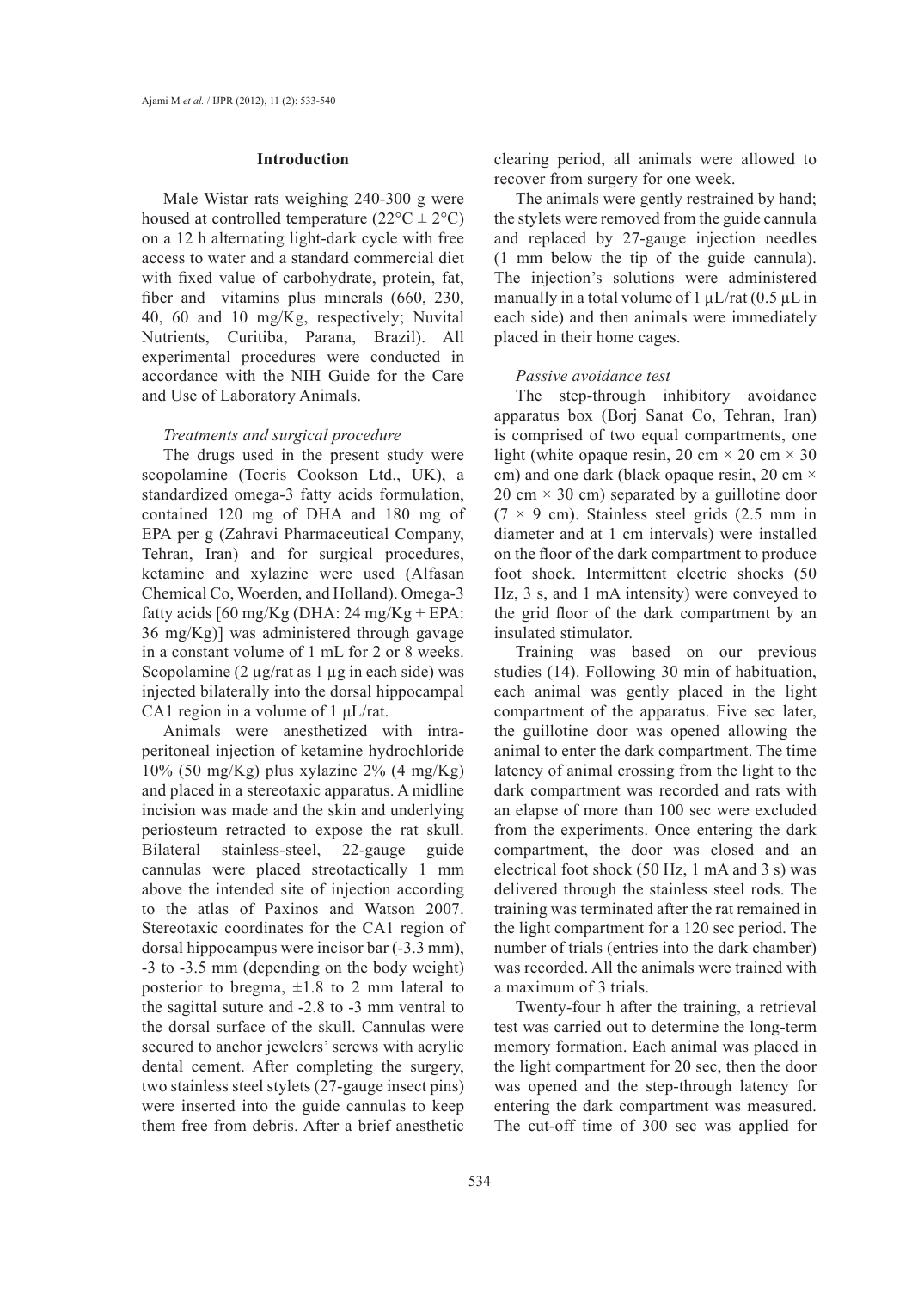| <b>rapic 1.</b> Experimental groups and treatments. |                       |        |                                  |  |                                             |  |
|-----------------------------------------------------|-----------------------|--------|----------------------------------|--|---------------------------------------------|--|
| Groups                                              | Weeks of<br>treatment | Gavage | <b>Pre-training</b><br>iniection |  | Training 24 h Behavioral Test Tissue sample |  |

|  | <b>Table 1.</b> Experimental groups and treatments. |  |
|--|-----------------------------------------------------|--|
|--|-----------------------------------------------------|--|

Saline  $(2)$  + Scopolamine 12 2 Saline Scopolamine \* Saline  $(8)$  + Scopolamine 12 8 Saline Scopolamine \* - \*  $\omega$ 3 (2) + Scopolamine 12 2  $\omega$ 3 Scopolamine \* - \*  $\omega_3$  (8) + Scopolamine 12 8  $\omega_3$  Scopolamine \* - \* \* \*

Gavages: Saline 1 mL or omega-3 fatty acids (ω3) 60 mg/Kg diluted in 1 mL volume. Intra CA1 injections: scopolamine 2 μg/rat (1 μg in each side) or saline (total volume for all treatments was  $1 \mu L$ ).

those animals which still remained in the light compartment. During these sessions, no electric shock was applied.

Locomotor activity was measured with an activity meter (Borj Sanat Co, Tehran, Iran). On the test day and immediately after the memory retrieval measurement, the animals were placed in the floor of a clear Perspex container (30×25×20 cm high). Horizontal movements were recorded for 5 min by sensors installed beneath the container floor. The number of sensor activations was used as the indicator of animals' locomotor activity.

Forty-eight rats were randomly divided into 4 groups of 12. Before any pre-training injections, behavioral test and other evaluations, omega-3 fatty acids (60 mg/Kg) were administered through gavage in 2 groups of rats for 14 or 56 days (Table 1). Control groups received diluted solution (saline) without DHA or EPA for 14 or 56 days (Table 1). Scopolamine (2 µg/rat) was injected bilaterally into dorsal hippocampus (CA1 region) in a volume of 1 μL/ rat in all groups. Table 1 shows the mentioned designations in detail.

Avoidance response with pre-training administration of scopolamine started immediately after the termination of omega-3 or saline gavage.

## *Biochemical analysis*

Rats were killed following the passive avoidance test. The brain was rapidly removed and stored at -80°C. Both hippocampuses were carefully separated in physiologic serum. One hippocampus of each rat was homogenized in homogenization buffer (12.5 mM sodium phosphate buffer with pH of 7.0, 400 mM NaCl), followed by centrifugation at  $1000 \times$ 

g for 10 min at 4°C. The resulted supernatant underwent biochemical analysis.

Malondialdehyde (MDA) was measured as an index of lipid peroxidation level in hippocampal tissue. To measure MDA, the method of thiobarbituric acid was used (15), in which MDA reacts with thiobarbituric acid (TBA) to produce a red color with the highest absorbance at 532 nm [Northwest Life Science Specialties LLC (NWLSSTM), Malondialdehyde Assay Kit, sensitivity =  $0.08 \mu$  mol].

Catalase (CAT) and Superoxide Dismutase (SOD) activities were determined using the commercial kits [Catalase Activity Assay Kit (abcam: ab83464) and Superoxide Dismutase Activity Colorimetric Assay Kit (abcam: ab65354)]. CAT activity was measured through a spectrophotometric assay of hydrogen peroxide based on the formation of its yellow stable complex. Catalase first reacted with  $H_2O_2$  to produce water and oxygen and the unconverted  $H_2O_2$  reacted with OxiRed probe to produce a product measured by colorimetric method at 570 nm. SOD activity was determined by using xanthine oxidase method based on O2•− generation. The rate of the reduction with a superoxide anion is linearly related to the xanthine oxidase (XO) activity and is inhibited with SOD. The inhibition activity of SOD was determined by colorimetric method. The SOD and CAT activities were expressed as units per mg tissue protein (U/mg protein).

*Western blotting for apoptotic or antiapoptotic protein expression*

The hippocampus from other hemisphere was placed in the solubilization buffer [sodium dodecyl sulfate (2.5%), glycerol  $(10\%)$ , Tris-HCl  $(62.5 \text{ mmol/L}, \text{pH} = 6.8)$ ,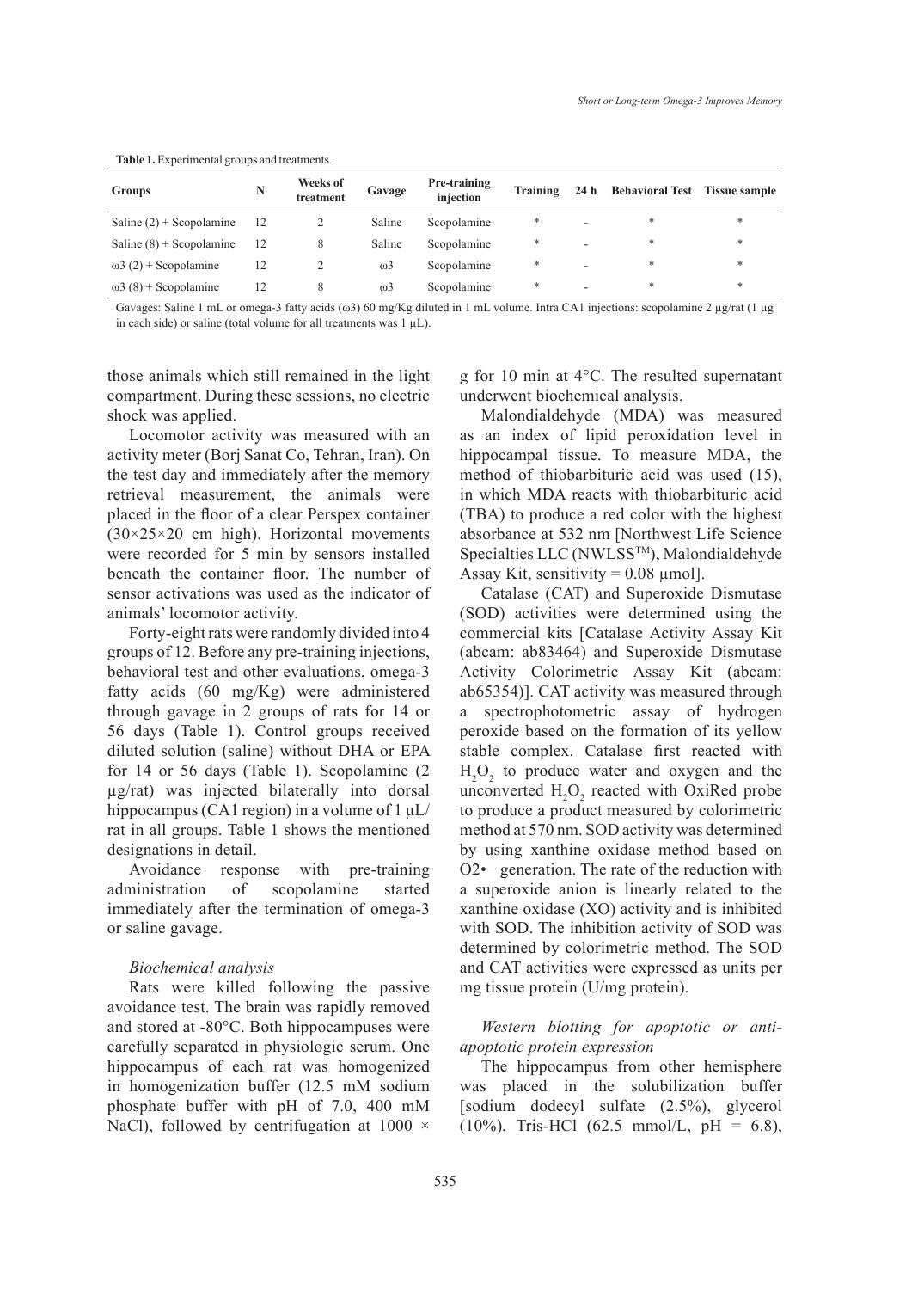

**Figure 1.** Step trough latency (A) and locomotor activity (B) in scopolamine and omega-3 fatty acids-treated rats. Two weeks (2) or 8 weeks (8) of gavage with saline (1 mL) or omega-3 fatty acids (ω3 60 mg/Kg). Pre-training scopolamine (2 µ/rat) or saline (1 µL/rat) was injected via intra-CA1 root. Data are expressed as mean  $\pm$  SEM in all groups. \*p < 0.01 vs. control group of 2 weeks treatment and  $\#p \leq 0.001$  vs. control group of 8 weeks treatment.

and 2-mercaptoethanol (5%)] and boiled for 10 min. The whole extracted tissue was stored at -70°C and the protein concentration was measured using a bicinchoninic acid protein assay (absorbance =  $560 \text{ nm}$ , Pierce). The equal amount of protein per sample (50 μg) was applied on a 12% sodium dodecyl sulfate polyacrylamide gels with 4.5% stacking gel. After having a rinse in deionized water, the membrane was incubated at 4°C in 0.1 mol/L sodium phosphate buffer ( $pH = 7.4$ ) and then incubated for 2 h with a 1:3500 dilution of rabbit polyclonal anti-rat Bcl-2 and Bax antibodies [Abcam: Bcl2 antibody and

Bax antibody]. Membranes were incubated with HRP-conjugated secondary antibody [Abcam: Rabbit IgG secondary antibody - H and L - Pre-Adsorbed] after three washes. The bands were finally visualized with the ECL chemiluminescence system (Amersham) and the film was developed and used for the measurement of optical density.

### *Data analysis*

The results were statistically evaluated by Independent-samples t-test. All data were expressed as mean ± Standard Error of Mean (SEM). In all comparisons, statistical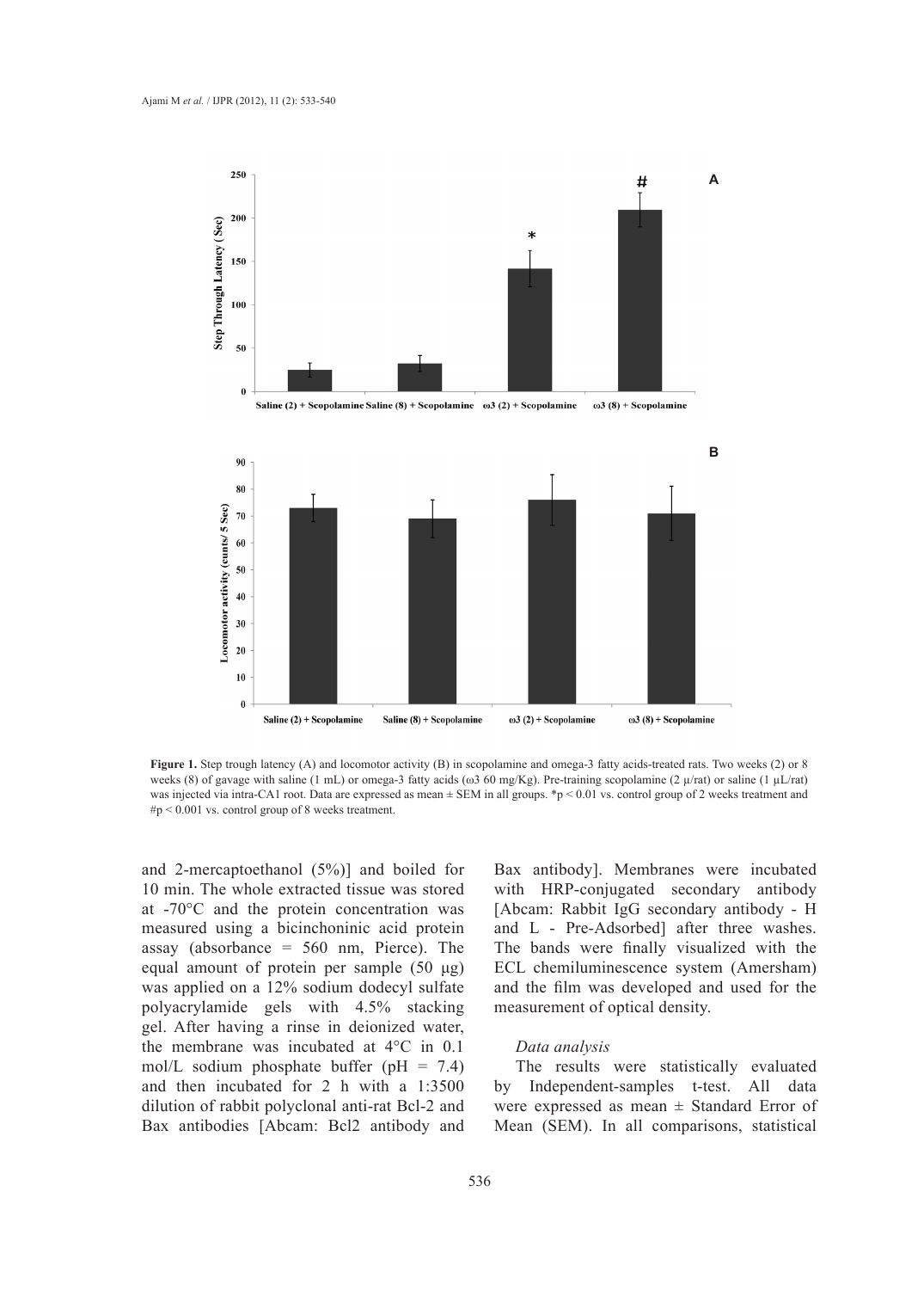

**Figure 2.** Effect of treatment with scopolamine (2  $\mu$ /rat) or omega-3 fatty acids (60 mg/Kg; 2 weeks or 8 weeks) plus scopolamine on the tissue level of Malondialdehyde (MDA). Data are expressed as mean  $\pm$  SEM in all groups.  $\#p$  < 0.01 vs. control group of 8 weeks treatment.

significance level was determind as  $p < 0.05$ .

### **Results and Discussion**

*The effects of short-term or long-term pre-exposure to omega-3 fatty acids on scopolamine-induced amnesia*

As shown in Figure 1A, the amnesia induced by pre-training scopolamine administration was significantly decreased in rats which had previously received 60 mg/Kg of omega-3 once daily for 2 weeks or 8 weeks ( $p < 0.01$ ) and  $p < 0.001$ , respectively vs. scopolaminetreated control groups). Locomotor activity (p  $= 0.94$ ) in this experiment was not significantly different in rats which received omega-3 fatty acids and saline-treated groups for 2 or 8 weeks (Figure 1B).

## *MDA contents and CAT and SOD activity*

Tissue level of MDA in group of rats which were treated for 2 weeks with 60 mg/ Kg omega-3 fatty acids remained unchanged compared to the control group ( $p > 0.05$ ), however, long-term pretreatment with omega-3 fatty acids at dose of 60 mg/Kg for 8 weeks decreased the tissue MDA contents after the scopolamine injection ( $p < 0.01$  vs. saline (8) weeks) + scopolamine group; Figure 2).

SOD activity in hippocampal tissue does not

increased through short-term pretreatment with omega-3 fatty acids (60 mg/Kg), while after 8 weeks of treatment, SOD activity was decreased significantly compared with the control group  $(p < 0.05;$  Figure 3).

CAT activity remained unchanged by shortterm pretreatment of omega-3 fatty acids (60 mg/Kg) plus scopolamine ( $p > 0.05$ ; Figure 4). In long-term omega-3 fatty acids-treated group (60 mg/Kg) CAT activity was significantly increased ( $p < 0.01$  vs. saline (8 weeks) + scopolamine; Figure 4).

## *Bax and Bcl-2 expression*

Beta-actin used as a reference protein to evaluate the expression of Bcl-2 or Bax compared to it and presented the value as the ratio of these apoptotic proteins to this protein. The expression of pro-apoptotic protein Bax (21KD) was decreased by the short-term treatment of omega-3 fatty acids (60 mg/Kg), however, it was not statistically significant ( $p = 0.078$ ; Table 2). Long-term pretreatment with omega-3 fatty acids (60 mg/Kg), significantly decreased the ratio of Bax to beta-actin protein ( $p < 0.05$ ). The expression of Bcl-2 was not changed significantly using the short or long-term treatment of mega-3 fatty acids at the dose of 60 mg/Kg at present study (Table 2).

Dietary omega-3 fatty acids can be hopeful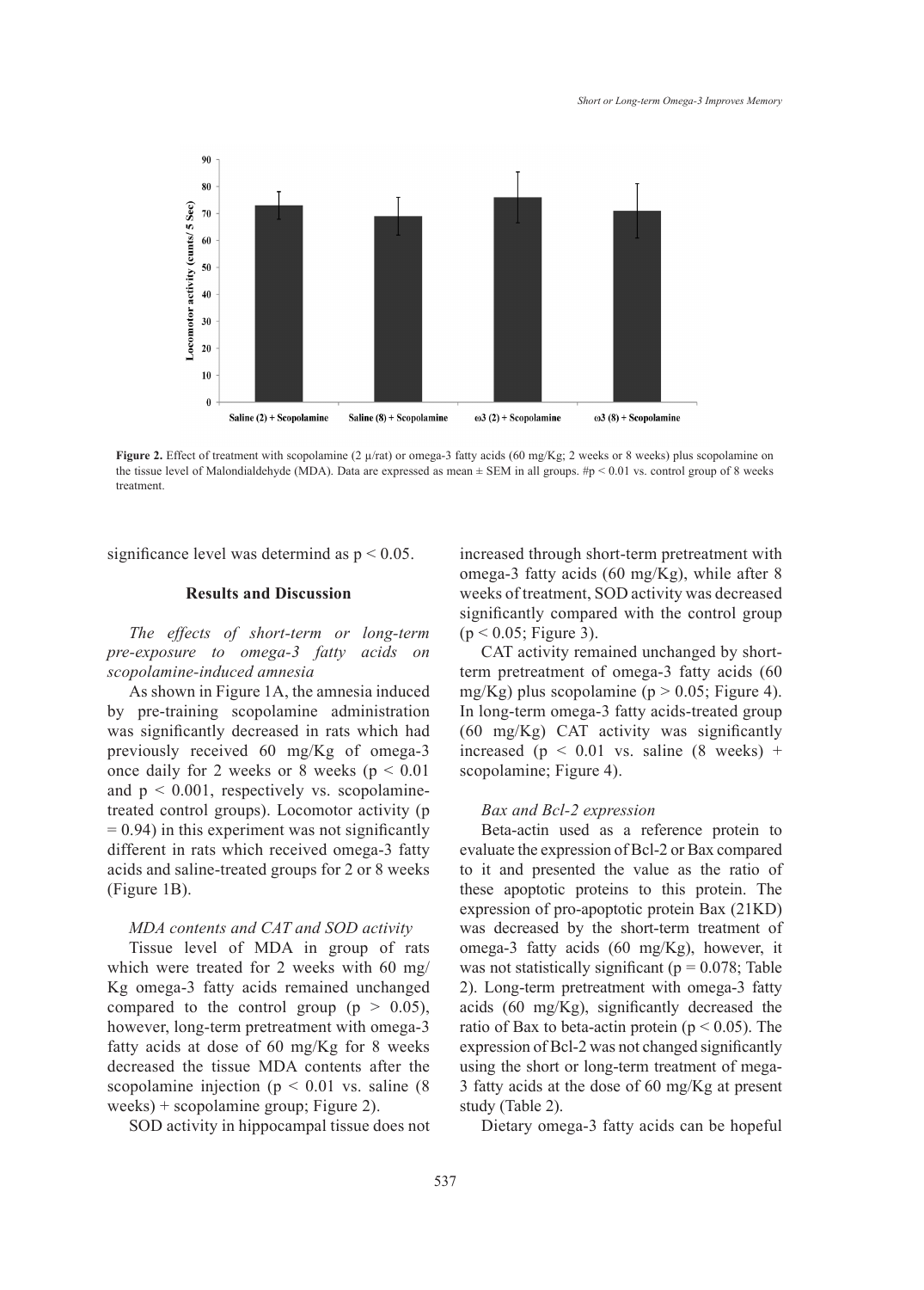

**Figure 3.** Effect of treatment with scopolamine (2 µg/rat) or omega-3 fatty acids (60 mg/Kg; 2 weeks or 8 weeks) plus scopolamine on the tissue activity of antioxidant enzyme SOD. Data are expressed as mean ± SEM in all groups. #p < 0.05 vs. control group of 8 weeks treatment.

to improve learning and memory (4-6). To our knowledge, for the first time, the present study suggested the beneficial effects of longterm exposure to omega-3 fatty acids on the scopolamine-induced amnesia and its impact on the other molecular events including oxidative stress and apoptosis while the effect of short-term treatment was significant just on the behavioral test.

Reduced latency time for entering the dark part was concomitant with the increased tissue MDA contents and increased SOD activity in hippocampal tissue of rats which were treated with saline and scopolamine. The similar results had been concluded in a very recent study (16) which conducted on the mice brain and confirmed that scopolamine (2 mg/Kg, IP) impairs learning in passive avoidance and the Morris water maze tests, along with the increased MDA contents (lipid peroxidation) and SOD activity but decreased CAT activity. Obvious evidences exist between the oxidative damage of hippocampus and learning impairments (17, 18) by affected gene expression (19). Decreased membrane fluidity is the main consequence of exposure to the reactive oxygen species that impairs cell signaling. In addition, the previous research demonstrated that the overexpression of SOD can impair the LTP formation in CA1 neuronal synapses and consequently affect the

memory's function which is reversible through the treatment of hippocampal slices with catalase (20) or SOD inhibitor (21). The higher levels of CAT activity in the group treated with omega-3 acids for long time was concomitant with the improved memory that is in accordance with the protective effects of CAT on defected memory function.

The previous studies have shown that the overexpression of Bcl-2 not only protects the neural cells against oxidative stress, but also enhances the survival of newborn neurons in primary hippocampal cultures and in adult rat brain (22). The impact of omega-3 fatty acids on the expression of Bcl-2 and Bax proteins has been evaluated in brain (23, 24) which confirms the decreasing of Bax to Bcl-2 ratio in hippocampal tissue after the long-term of pretreatment with omega-3 fatty acids in present study. DHA enhances the expression of anti-apoptotic members of the Bcl-2 gene family and downregulates proapoptotic proteins Bax and Bik (2). In present study, significant changes at molecular level were obtained by long-term treatment with omega-3 fatty acids that emphasized the optimal effect of these agents by their long-term application. It seems that at initial phases, omega-3 fatty acids act by using current cellular resources, while after a long time, it can induce the structural changes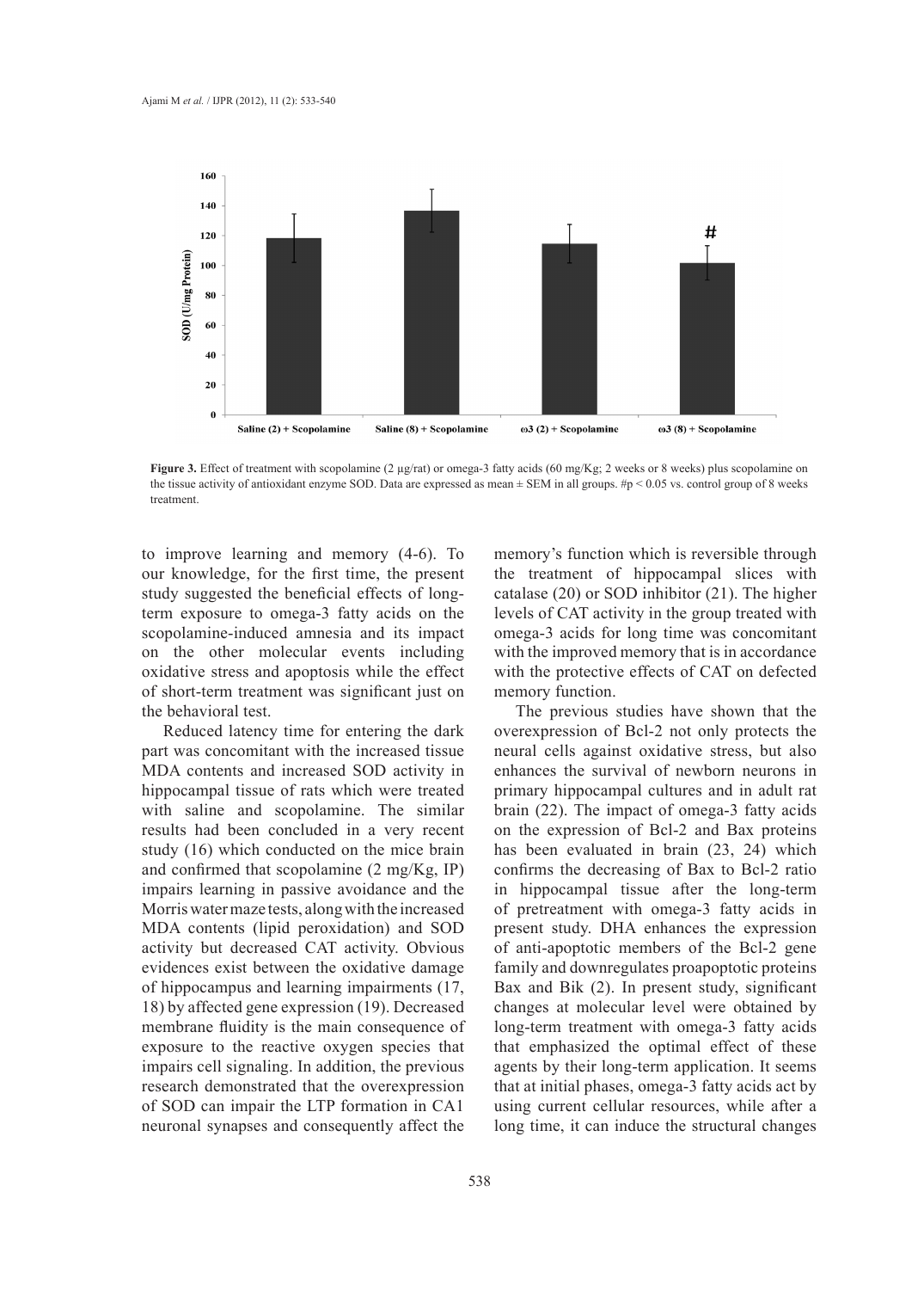

**Figure 4.** Effect of treatment with scopolamine (2 µg/rat) or omega-3 fatty acids (60 mg/Kg; 2 weeks or 8 weeks) plus scopolamine on the activity of antioxidant enzyme CAT in samples prepared from hippocampus. Data are expressed as mean  $\pm$  SEM in all groups.  $\#p$  < 0.01 vs. control group of 8 weeks treatment.

|  |  |  | Table 2. Expression of Bax or Bcl-2 in hippocampus of different groups. |
|--|--|--|-------------------------------------------------------------------------|
|--|--|--|-------------------------------------------------------------------------|

|                              | N  | <b>Weeks of treatment</b> | $\mathbf{B}$ ax / $\beta$ -actin ratio | Bcl-2 / $\beta$ -actin ratio |
|------------------------------|----|---------------------------|----------------------------------------|------------------------------|
| Saline $(2)$ + Scopolamine   | 12 |                           | $90 \pm 11$                            | $47 \pm 7$                   |
| Saline $(8)$ + Scopolamine   | 12 |                           | $86 \pm 14$                            | $51 \pm 8$                   |
| $\omega$ 3 (2) + Scopolamine | 12 |                           | $79 \pm 15$                            | $42 \pm 8$                   |
| $\omega$ 3 (8) + Scopolamine | 12 |                           | $61 \pm 7 \,\text{#}$                  | $69 \pm 9$                   |

Results were expressed as the percentage of *β*-actin expression for each protein in that group (Shown as mean ± SEM). The ratio was obtained by dividing the expression value of each protein to the *β*-actin expression and finally multiplying the result by 100. \* p < 0.05 vs. 2 weeks control treatment and # p < 0.05 vs. 8 weeks control treatment.

which help the synaptic strengthening and learning or memory performance.

In conclusion, we can attribute the protective effects of short-term omega-3 fatty acids treatment on learning and memory to functional factors while after a long time period, the protein translation and the inhibition of neuronal apoptosis and oxidative damage are involved in the anti-amnesic effects of omega-3 fatty acids.

## **Acknowledgments**

All authors appreciate Dr. Farhad Habibi Kotenai and Dr. Masoud Khalilian Darbandi for the preparation of Omega-3 and other instruments of present study.

### **References**

- (1) Yuen AW, Sander JW, Fluegel D, Patsalos PN, Bell GS, Johnson T and Koepp MJ. Omega-3 fatty acid supplementation in patients with chronic epilepsy: a randomized trial. *Epilepsy Behav.* (2005) 7: 253-258.
- Lukiw WJ, Cui JG, Marcheselli VL, Bodker M, (2) Botkjaer A, Gotlinger K, Serhan CN and Bazan NG. A role for docosahexaenoic acid-derived neuroprotectin D1 in neural cell survival and Alzheimer disease. *J. Clin. Invest.* (2005) 115: 2774-2783.
- Chung WL, Chen JJ and Su HM. Fish oil (3) supplementation of control and (n-3) fatty aciddeficient male rats enhances reference and working memory performance and increases brain regional docosahexaenoic acid levels. *J. Nutr.* (2008) 138: 1165-1171.
- Fujita S, Ikegaya Y, Nishikawa M, Nishiyama N and (4)Matsuki N. Docosahexaenoic acid improves long-